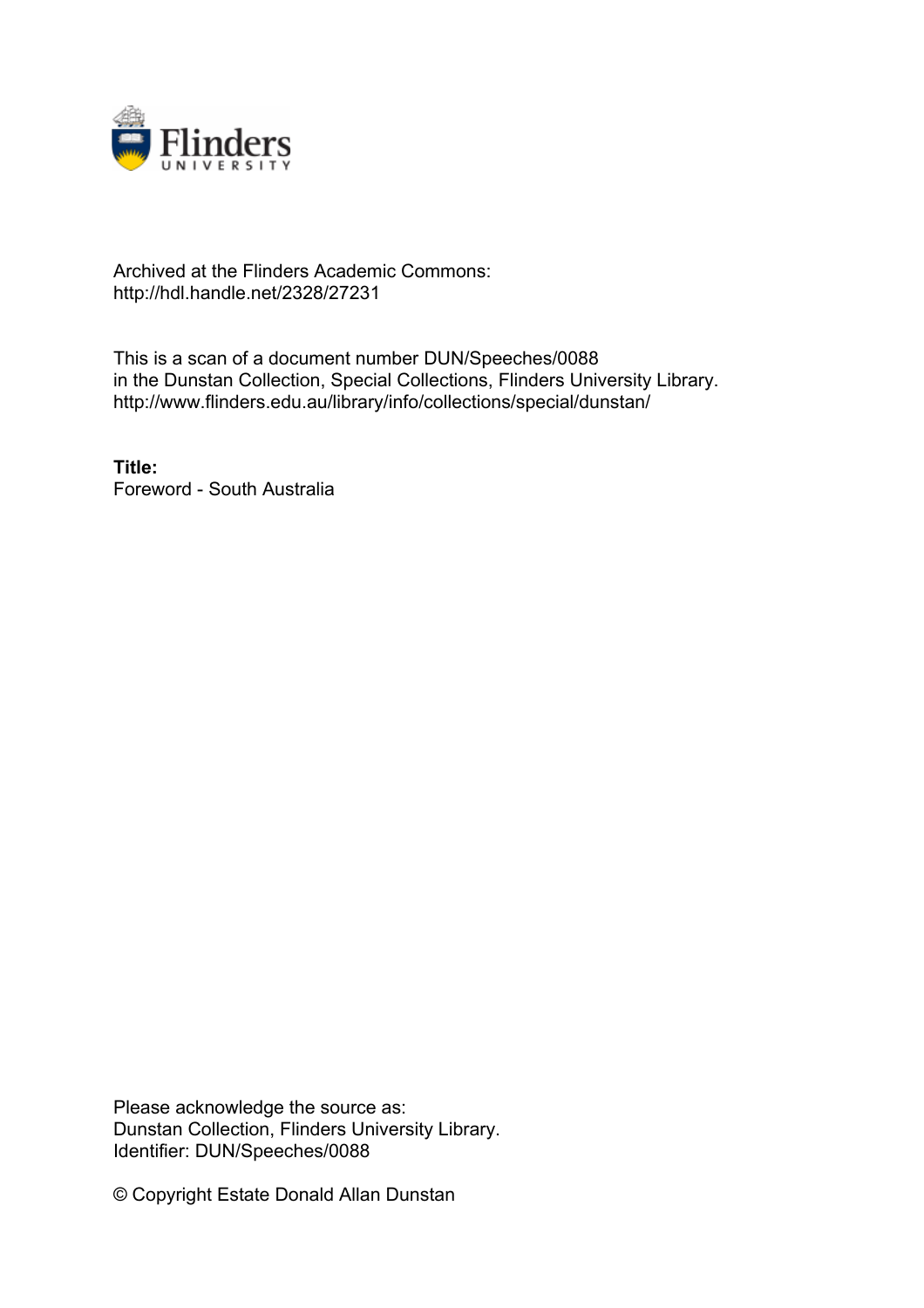## $-$  AUSTRALIA -

#### BY THE PRELIER, DON DUNSTAN.

I think South Australia is not only one of the finest places in the world in which to live and work - it's one of the most exciting.

We've grown from a largely rural State into one of Australia's major industrial complexes.

!7e still have room to breathe.

Adelaide has grom into the most attractive of all the Australian capitals.

And - to prevent it becoming too big - we are embarking on the most challenging planning concept since the founding of Canberra, the creation of a new city in the Hurray Bridge area.

We are pressing ahead with  $-$  and already getting great success from - plans to get hew industrial developments in Gouth Australia and so provide more jobs and great prosperity for its citizens.

South Australia is already - through the Adelaide Festival a principal cultural centre.

Bevelopnonts now underway will ensure that this lead is maintained and that we become a "must" on the travel plans of interstate and overseas tourists.

In short, I think we are a thriving, energetic community with a sound record of achievement. And the promise for the future is even more enticing.